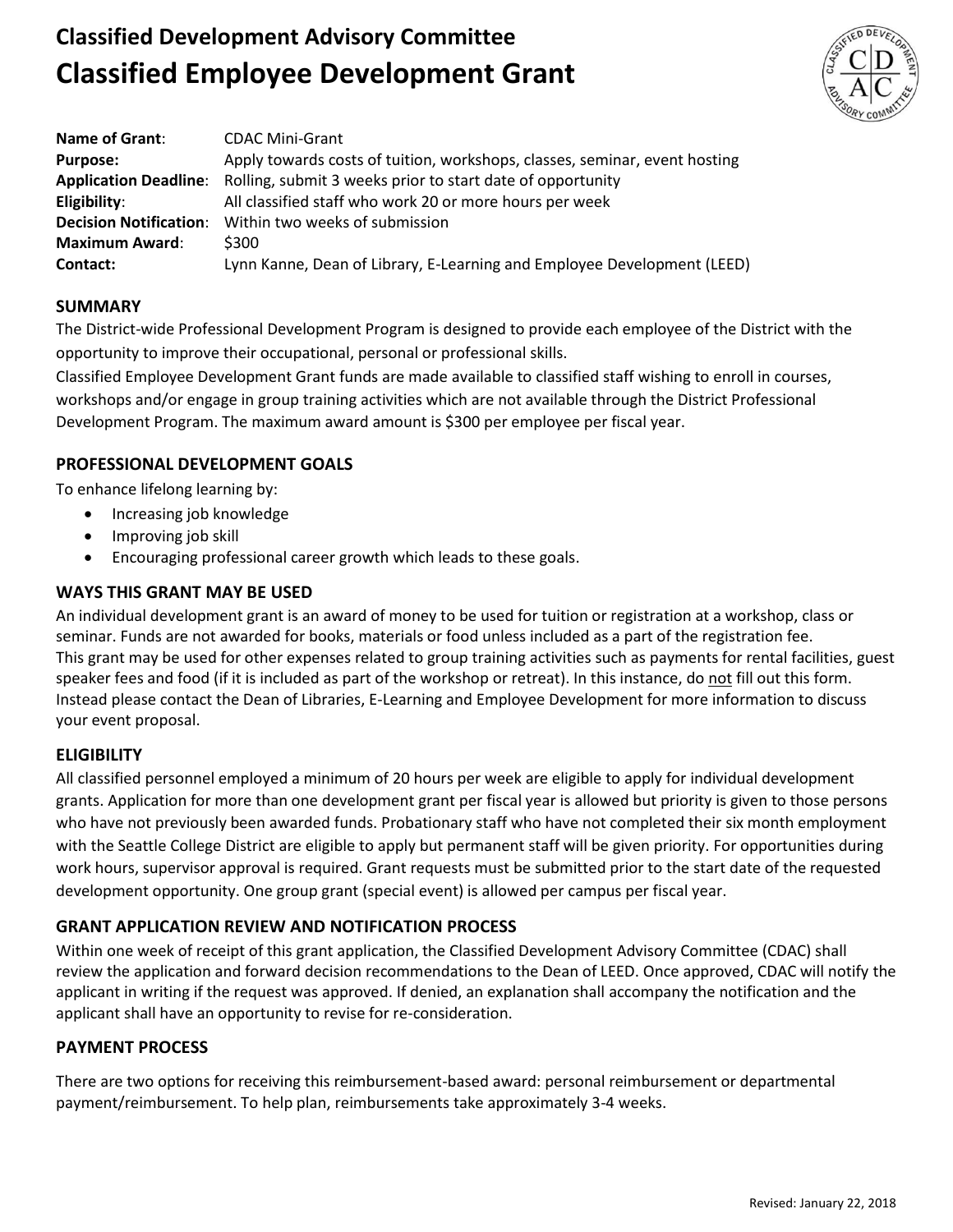# **Classified Development Advisory Committee Classified Employee Development Grant**



# **GRANT APPLICATION AND AWARD PROCESS**





**STEP ONE** Complete this application form and obtain any supervisor permission (required if opportunity occurs during regularly scheduled work hours). Attach any relevant registration and event information, travel estimates.



**STEP TWO** Submit to Lynn Kanne, Dean of LEED or the Classified Development Advisory Committee no less than **THREE WEEKS PRIOR** to start date of activity.



**STEP THREE WITHIN ONE WEEK**, CDAC reviews the application and if approval is recommended, will send to the Dean of LEED for final approval.



**STEP FOUR** Receive notification of decision, sent to the email provided on the application. If denied, applicant will have an opportunity to revise and re-submit using the established timeline.



**STEP FIVE** Once approved, for grant applications that involve travel you are responsible for obtaining any necessary travel approval documents such as Travel Requisition Form PRIOR to the start date of the opportunity. The travel requisition must be signed by your supervisor and sent Lynn Kanne or CDAC. If you need assistance on completing these travel forms, please contact Lynn Kanne or CDAC, we are happy to help.